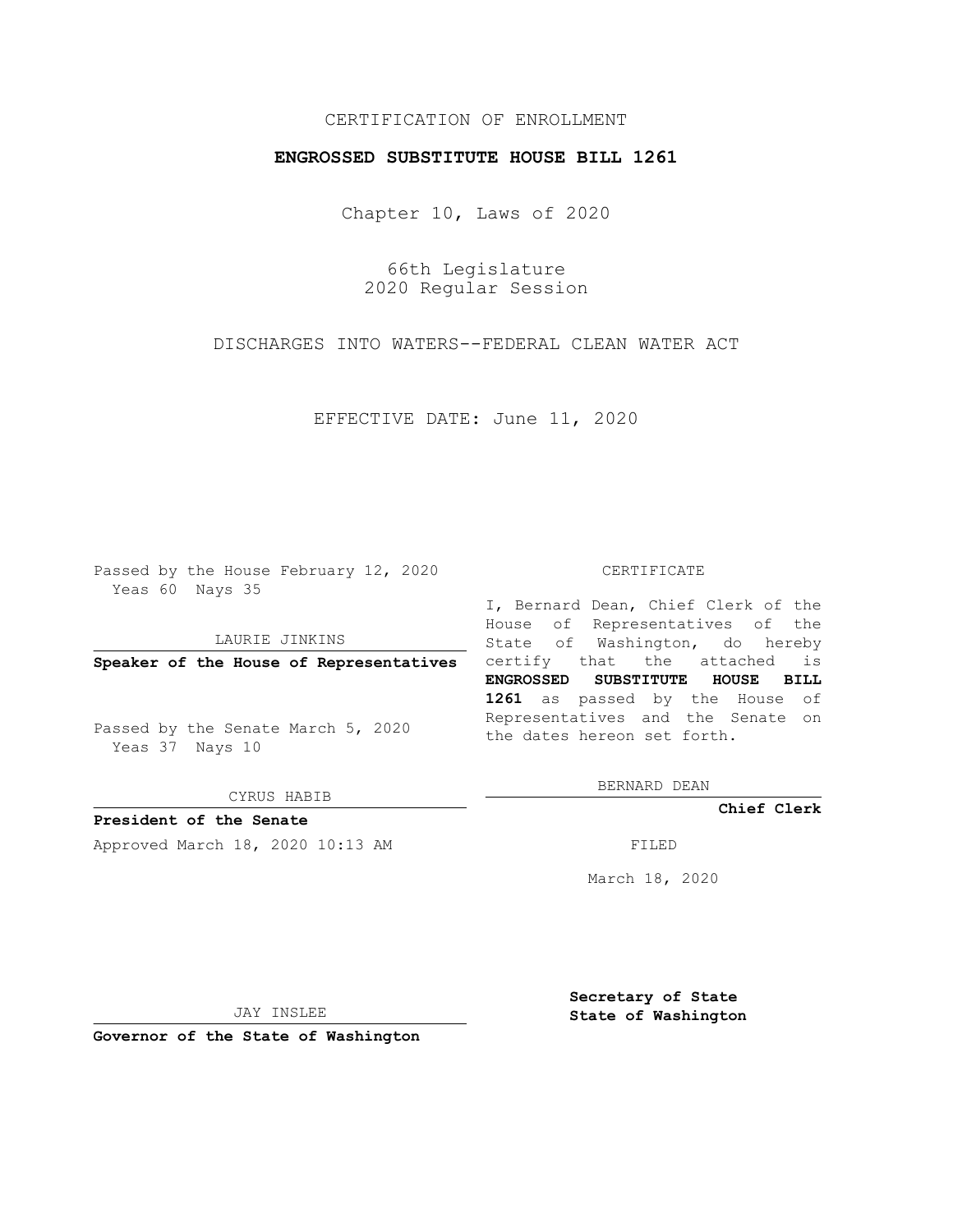## **ENGROSSED SUBSTITUTE HOUSE BILL 1261**

Passed Legislature - 2020 Regular Session

**State of Washington 66th Legislature 2019 Regular Session**

**By** House Environment & Energy (originally sponsored by Representatives Peterson, Fitzgibbon, Stanford, Tarleton, Ortiz-Self, Lekanoff, Doglio, Macri, and Pollet)

READ FIRST TIME 02/19/19.

 AN ACT Relating to ensuring compliance with the federal clean 2 water act by prohibiting certain discharges into waters of the state; amending RCW 77.55.021; reenacting and amending RCW 77.55.011; adding a new section to chapter 90.48 RCW; creating a new section; and 5 prescribing penalties.

BE IT ENACTED BY THE LEGISLATURE OF THE STATE OF WASHINGTON:

 NEW SECTION. **Sec. 1.** The legislature finds that under RCW 90.48.260, the department of ecology is directed to implement and comply with the federal clean water act. The legislature further finds that Washington state, unlike other states and the environmental protection agency, has taken no action to regulate or limit water quality impacts from motorized or gravity siphon aquatic mining. The legislature also finds that federal courts have determined that discharges from this activity require regulation under the clean water act and that Washington's attorney general has supported such regulations in other states as necessary to protect water quality and fish species, even though such protections do not exist in Washington state. The legislature further finds that harmful water quality impacts are occurring in areas designated as critical habitat for threatened or endangered steelhead, salmon, and bull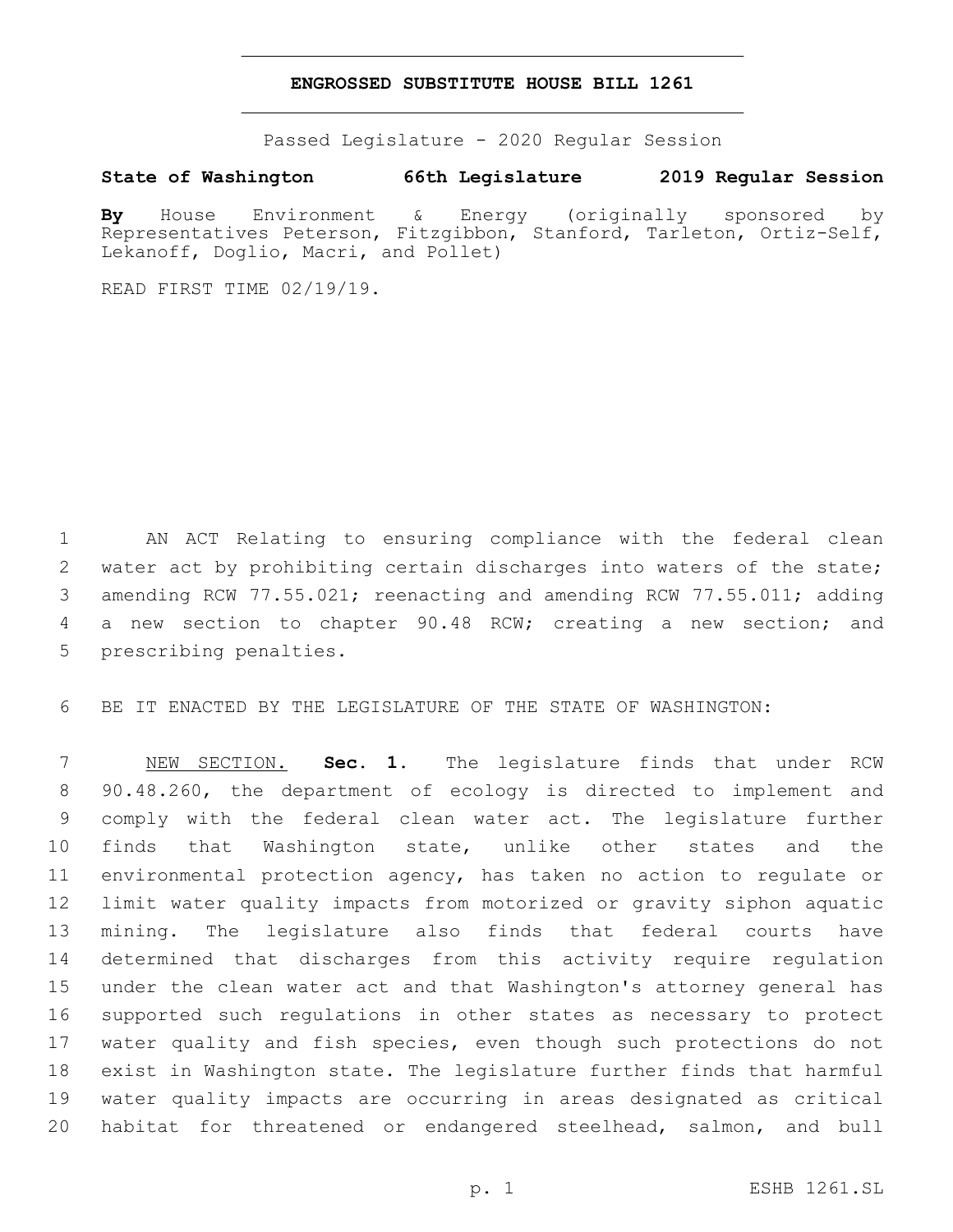trout, including spawning areas for chinook salmon relied on by 2 southern resident orcas.

 NEW SECTION. **Sec. 2.** A new section is added to chapter 90.48 4 RCW to read as follows:

 (1) A discharge to waters of the state from a motorized or gravity siphon aquatic mining operation is subject to the department's authority under this chapter and the federal clean water act. The department shall evaluate whether the number of dischargers subject to this section warrants the adoption of a general permit for motorized or gravity siphon aquatic mining. If so, the department is directed to minimize the cost to permit applicants by basing general permit provisions on existing general permits adopted in other states 13 to comply with the federal clean water act.

 (2) The following act or acts are prohibited: Motorized or gravity siphon aquatic mining or discharge of effluent from such activity to any waters of the state that has been designated under the endangered species act as critical habitat, or would impact critical habitat for salmon, steelhead, or bull trout. This includes all fresh waters with designated uses of: Salmonid spawning, rearing, 20 and migration.

 (3) A person commits the offense of unlawful motorized or gravity siphon aquatic mining if the person engages in such an activity in violation of this chapter or the federal clean water act. Such an offense is subject to enforcement under this chapter. Before the department may take any enforcement action against a person pursuant to this section, the department shall first attempt to achieve voluntary compliance. As part of this first response, the department shall offer information and technical assistance to the person in writing identifying one or more means to accomplish the person's 30 purposes within the framework of the law.

 (4) For the purposes of this section, "motorized or gravity siphon aquatic mining" means mining using any form of motorized equipment, including but not limited to a motorized suction dredge, 34 or a gravity siphon suction dredge, for the purpose of extracting gold, silver, or other precious metals, that involves a discharge within the ordinary high water mark of waters of the state.

37 (5) This section does not apply to: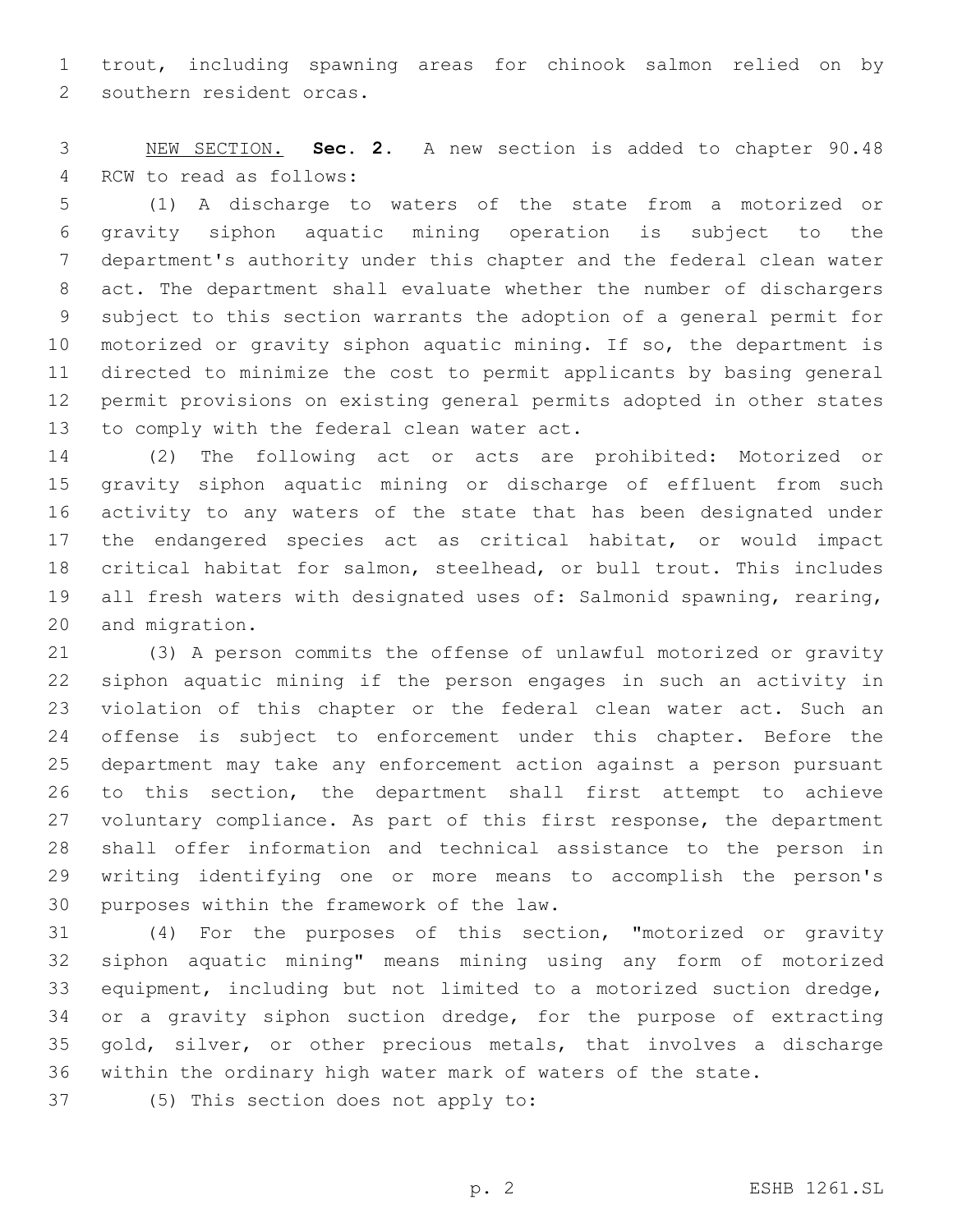(a) Aquatic mining using nonmotorized methods, such as gold panning, if the nonmotorized method does not involve use of a gravity 3 siphon suction dredge;

 (b) Mining operations where no part of the operation or discharge of effluent from the operation is to waters of the state;

 (c) Surface mining operations regulated by the department of 7 natural resources under Title 78 RCW;

 (d) Metals mining and milling operations as defined in chapter 9 78.56 RCW; or

 (e) Activities related to an industrial facility, dredging related to navigability, or activities subject to a clean water act 12 section 404 individual permit.

 **Sec. 3.** RCW 77.55.011 and 2012 1st sp.s. c 1 s 101 are each 14 reenacted and amended to read as follows:

 The definitions in this section apply throughout this chapter 16 unless the context clearly requires otherwise.

 (1) "Bed" means the land below the ordinary high water lines of state waters. This definition does not include irrigation ditches, canals, stormwater runoff devices, or other artificial watercourses except where they exist in a natural watercourse that has been 21 altered artificially.

 (2) "Board" means the pollution control hearings board created in 23 chapter 43.21B RCW.

(3) "Commission" means the state fish and wildlife commission.

 (4) "Date of receipt" has the same meaning as defined in RCW 26 43.21B.001.

(5) "Department" means the department of fish and wildlife.

 (6) "Director" means the director of the department of fish and 29 wildlife.

 (7) "Emergency" means an immediate threat to life, the public, 31 property, or of environmental degradation.

 (8) "Emergency permit" means a verbal hydraulic project approval or the written follow-up to the verbal approval issued to a person 34 under RCW 77.55.021(12).

 (9) "Expedited permit" means a hydraulic project approval issued 36 to a person under RCW 77.55.021 (14) and (16).

 (10) "Forest practices hydraulic project" means a hydraulic project that requires a forest practices application or notification 39 under chapter 76.09 RCW.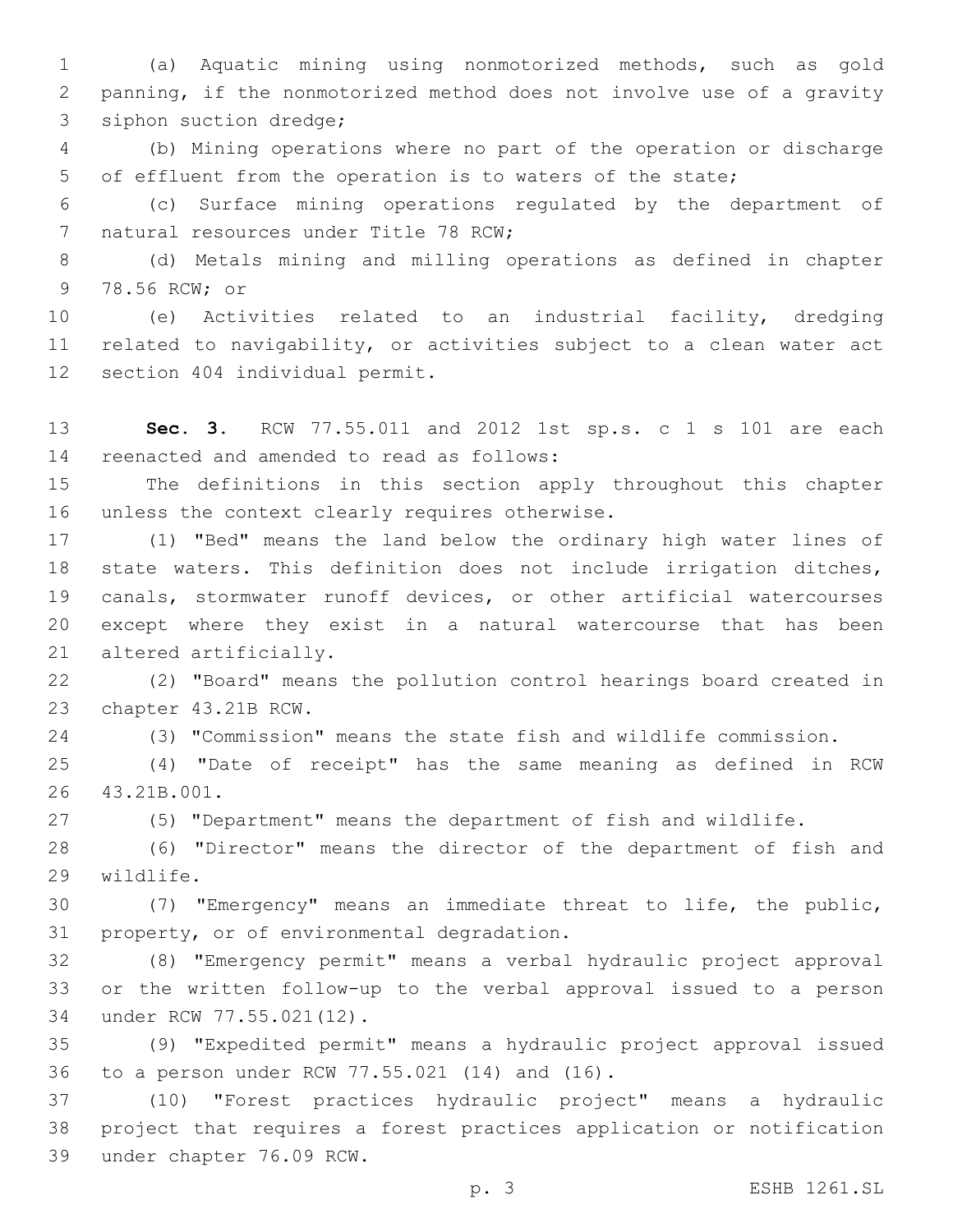(11) "Hydraulic project" means the construction or performance of work that will use, divert, obstruct, or change the natural flow or bed of any of the salt or fresh waters of the state.

 (12) "Imminent danger" means a threat by weather, water flow, or other natural conditions that is likely to occur within sixty days of a request for a permit application.6

 (13) "Marina" means a public or private facility providing boat moorage space, fuel, or commercial services. Commercial services include but are not limited to overnight or live-aboard boating 10 accommodations.

 (14) "Marine terminal" means a public or private commercial wharf located in the navigable water of the state and used, or intended to be used, as a port or facility for the storing, handling, transferring, or transporting of goods to and from vessels.

 (15) "Multiple site permit" means a hydraulic project approval issued to a person under RCW 77.55.021 for hydraulic projects occurring at more than one specific location and which includes 18 site-specific requirements.

 (16) "Ordinary high water line" means the mark on the shores of all water that will be found by examining the bed and banks and ascertaining where the presence and action of waters are so common and usual, and so long continued in ordinary years as to mark upon the soil or vegetation a character distinct from the abutting upland. Provided, that in any area where the ordinary high water line cannot be found, the ordinary high water line adjoining saltwater is the line of mean higher high water and the ordinary high water line adjoining fresh water is the elevation of the mean annual flood.

 (17) "Pamphlet hydraulic project" means a hydraulic project for the removal or control of aquatic noxious weeds conducted under the aquatic plants and fish pamphlet authorized by RCW 77.55.081, or for mineral prospecting and mining conducted under the gold and fish 32 pamphlet authorized by RCW 77.55.091.

 (18) "Permit" means a hydraulic project approval permit issued 34 under this chapter.

 (19) "Permit modification" means a hydraulic project approval issued to a person under RCW 77.55.021 that extends, renews, or changes the conditions of a previously issued hydraulic project 38 approval.

 (20) "Sandbars" includes, but is not limited to, sand, gravel, 40 rock, silt, and sediments.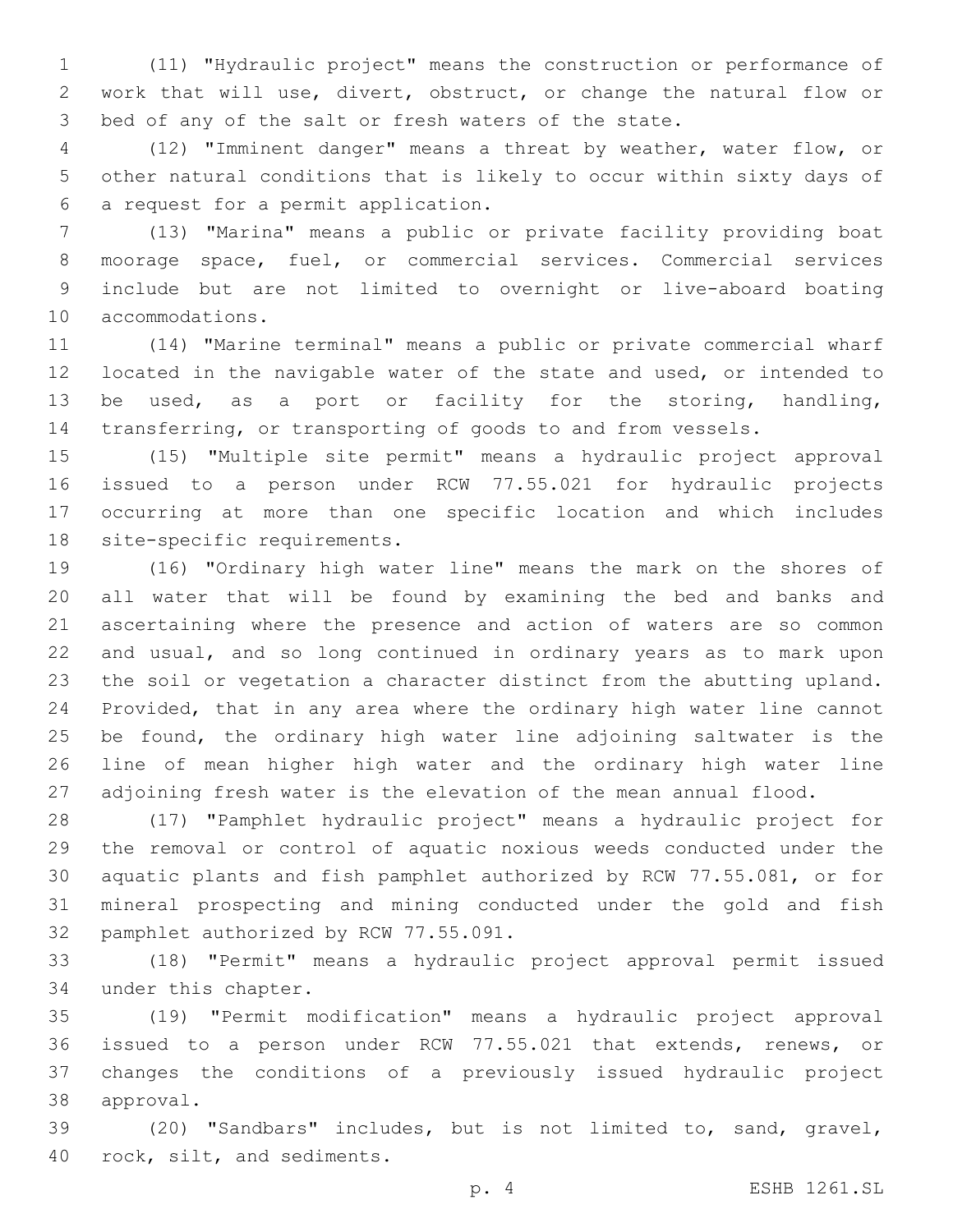(21) "Small scale prospecting and mining" means the use of only the following methods: Pans; nonmotorized sluice boxes; nonmotorized concentrators; and minirocker boxes for the discovery and recovery of minerals, but does not include metals mining and milling operations 5 as defined in RCW 78.56.020.

 (22) "Spartina," "purple loosestrife," and "aquatic noxious weeds" have the same meanings as defined in RCW 17.26.020.

 (23) "Stream bank stabilization" means those projects that prevent or limit erosion, slippage, and mass wasting. These projects include, but are not limited to, bank resloping, log and debris relocation or removal, planting of woody vegetation, bank protection using rock or woody material or placement of jetties or groins, 13 gravel removal, or erosion control.

 (24) "Tide gate" means a one-way check valve that prevents the 15 backflow of tidal water.

 (25) "Waters of the state" and "state waters" means all salt and fresh waters waterward of the ordinary high water line and within the 18 territorial boundary of the state.

 (26) "Motorized or gravity siphon aquatic mining" means mining using any form of motorized equipment including, but not limited to, 21 a motorized suction dredge or a gravity siphon suction dredge, for 22 the purpose of extracting gold, silver, or other precious metals, 23 that involves a discharge to waters of the state, but does not include metals mining and milling operations as defined in RCW 78.56.020.

 **Sec. 4.** RCW 77.55.021 and 2012 1st sp.s. c 1 s 102 are each 27 amended to read as follows:

 (1) Except as provided in RCW 77.55.031, 77.55.051, 77.55.041, 29 and 77.55.361, in the event that any person or government agency desires to undertake a hydraulic project, the person or government agency shall, before commencing work thereon, secure the approval of the department in the form of a permit as to the adequacy of the 33 means proposed for the protection of fish life.

 (2) A complete written application for a permit may be submitted in person or by registered mail and must contain the following:

36 (a) General plans for the overall project;

 (b) Complete plans and specifications of the proposed construction or work within the mean higher high water line in salt water or within the ordinary high water line in fresh water;

p. 5 ESHB 1261.SL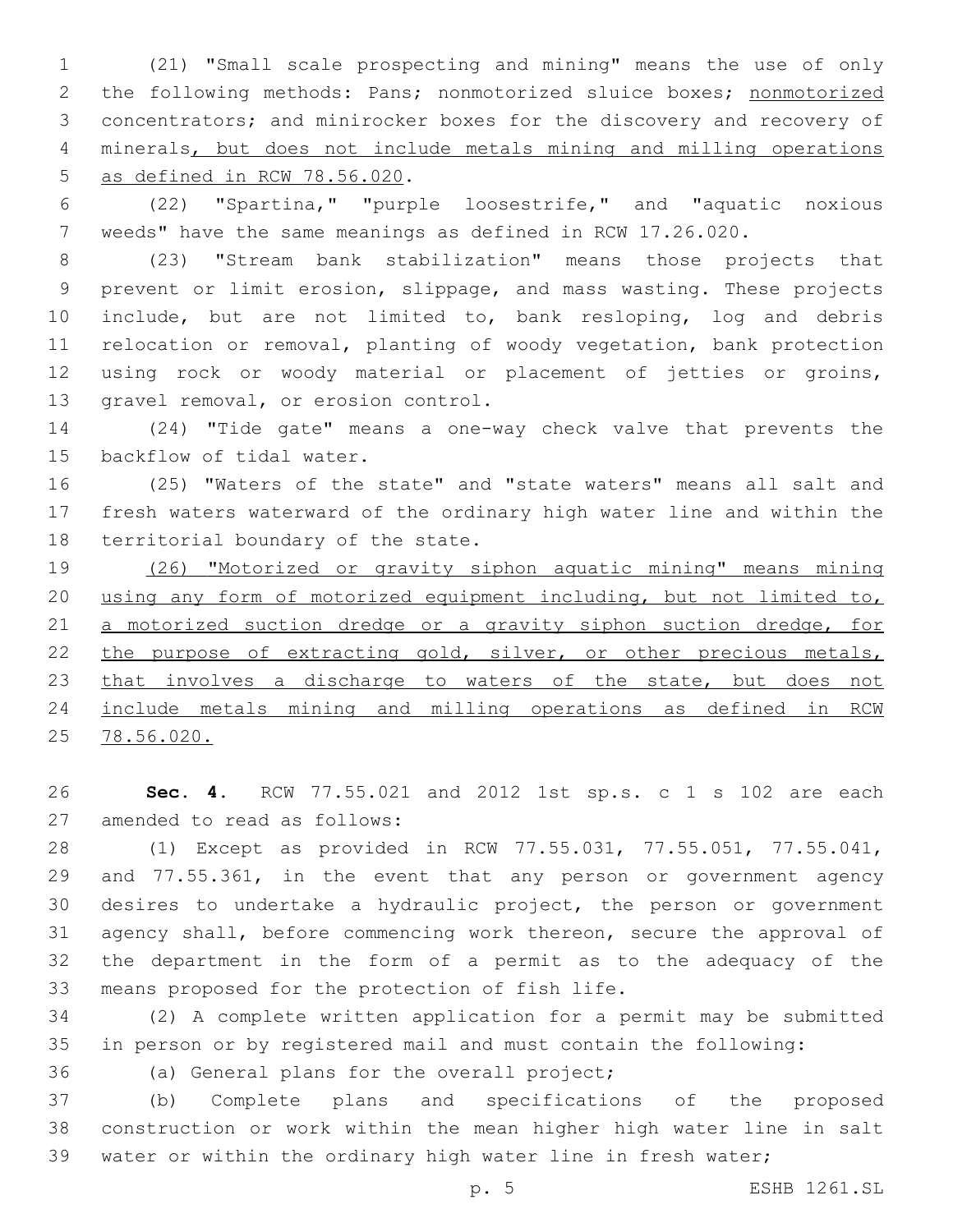(c) Complete plans and specifications for the proper protection 2 of fish life;

 (d) Notice of compliance with any applicable requirements of the state environmental policy act, unless otherwise provided for in this 5 chapter; and

 (e) ((Payment of all applicable application fees charged by the 7 department under RCW 77.55.321)) In the event that any person or government agency desires to undertake mineral prospecting or mining using motorized or gravity siphon equipment or desires to discharge 10 effluent from such an activity to waters of the state, the person or government agency must also provide proof of compliance with the 12 requirements of the federal clean water act issued by the department 13 of ecology.

 (3) The department may establish direct billing accounts or other funds transfer methods with permit applicants to satisfy the fee 16 payment requirements of RCW 77.55.321.

 (4) The department may accept complete, written applications as provided in this section for multiple site permits and may issue these permits. For multiple site permits, each specific location must 20 be identified.

 (5) With the exception of emergency permits as provided in subsection (12) of this section, applications for permits must be submitted to the department's headquarters office in Olympia. Requests for emergency permits as provided in subsection (12) of this section may be made to the permitting biologist assigned to the location in which the emergency occurs, to the department's regional 27 office in which the emergency occurs, or to the department's 28 headquarters office.

 (6) Except as provided for emergency permits in subsection (12) of this section, the department may not proceed with permit review until all fees are paid in full as required in RCW 77.55.321.

 (7)(a) Protection of fish life is the only ground upon which approval of a permit may be denied or conditioned. Approval of a permit may not be unreasonably withheld or unreasonably conditioned.

 (b) Except as provided in this subsection and subsections (12) through (14) and (16) of this section, the department has forty-five calendar days upon receipt of a complete application to grant or deny approval of a permit. The forty-five day requirement is suspended if: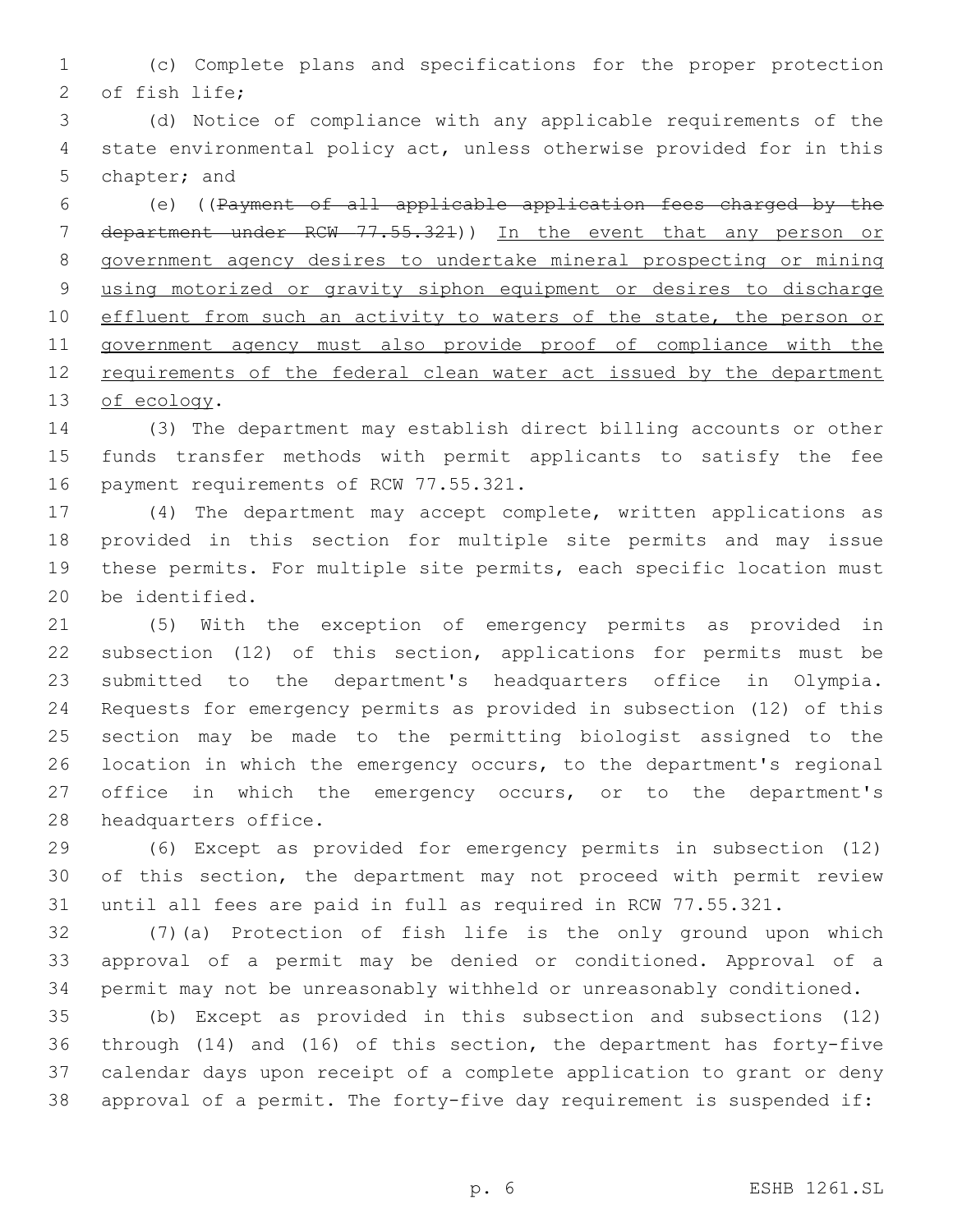(i) After ten working days of receipt of the application, the applicant remains unavailable or unable to arrange for a timely field 3 evaluation of the proposed project;

(ii) The site is physically inaccessible for inspection;

5 (iii) The applicant requests a delay; or

 (iv) The department is issuing a permit for a stormwater discharge and is complying with the requirements of RCW 77.55.161(3)(b).

 (c) Immediately upon determination that the forty-five day period is suspended under (b) of this subsection, the department shall notify the applicant in writing of the reasons for the delay.

 (d) The period of forty-five calendar days may be extended if the permit is part of a multiagency permit streamlining effort and all participating permitting agencies and the permit applicant agree to an extended timeline longer than forty-five calendar days.

 (8) If the department denies approval of a permit, the department shall provide the applicant a written statement of the specific reasons why and how the proposed project would adversely affect fish 19 life.

 (a) Except as provided in (b) of this subsection, issuance, denial, conditioning, or modification of a permit shall be appealable to the board within thirty days from the date of receipt of the 23 decision as provided in RCW 43.21B.230.

 (b) Issuance, denial, conditioning, or modification of a permit may be informally appealed to the department within thirty days from the date of receipt of the decision. Requests for informal appeals must be filed in the form and manner prescribed by the department by rule. A permit decision that has been informally appealed to the department is appealable to the board within thirty days from the date of receipt of the department's decision on the informal appeal.

 (9)(a) The permittee must demonstrate substantial progress on construction of that portion of the project relating to the permit 33 within two years of the date of issuance.

 (b) Approval of a permit is valid for up to five years from the date of issuance, except as provided in (c) of this subsection and in 36 RCW 77.55.151.

 (c) A permit remains in effect without need for periodic renewal for hydraulic projects that divert water for agricultural irrigation or stock watering purposes and that involve seasonal construction or other work. A permit for stream bank stabilization projects to

p. 7 ESHB 1261.SL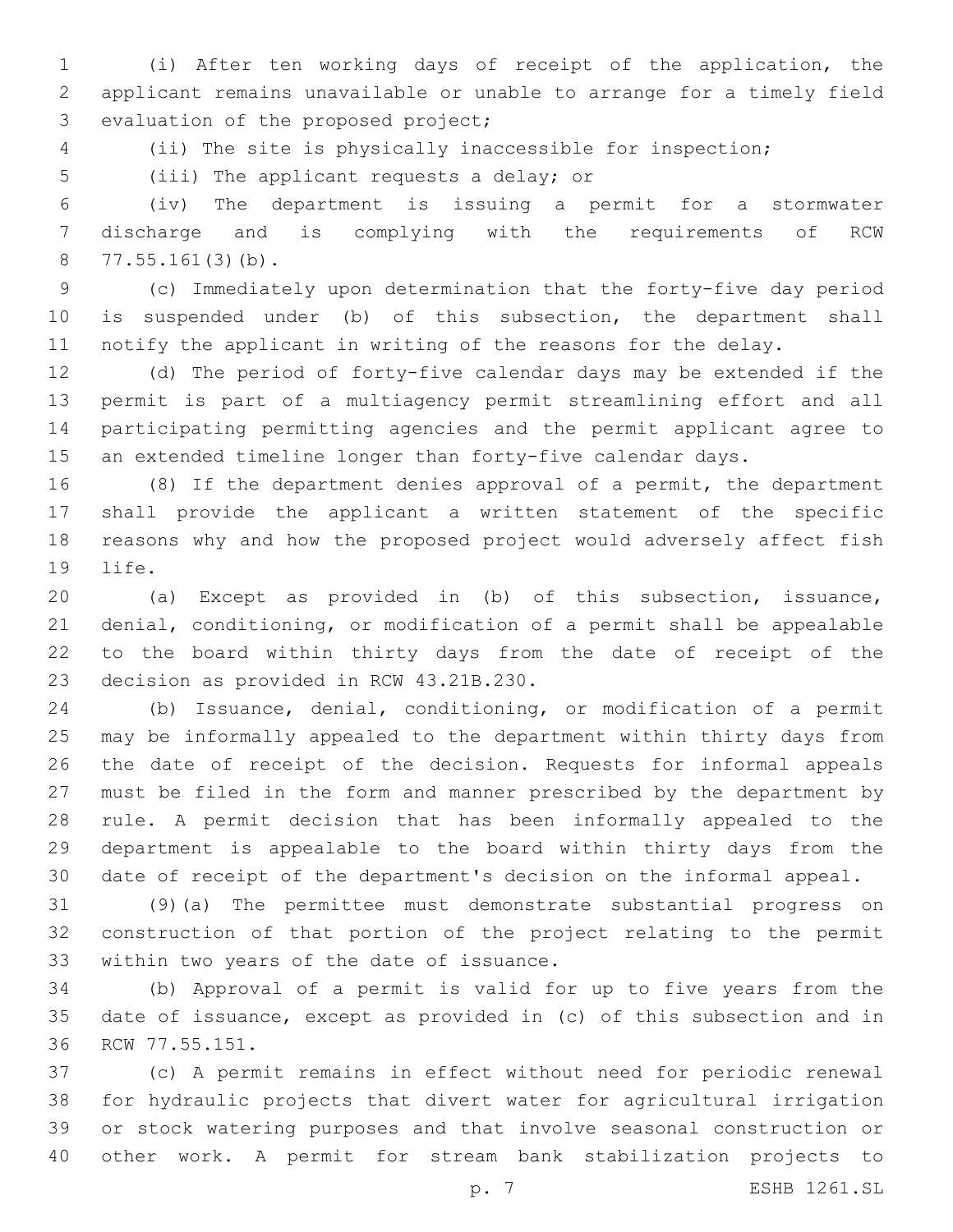protect farm and agricultural land as defined in RCW 84.34.020 remains in effect without need for periodic renewal if the problem causing the need for the stream bank stabilization occurs on an annual or more frequent basis. The permittee must notify the appropriate agency before commencing the construction or other work 6 within the area covered by the permit.

 (10) The department may, after consultation with the permittee, modify a permit due to changed conditions. A modification under this subsection is not subject to the fees provided under RCW 77.55.321. The modification is appealable as provided in subsection (8) of this section. For a hydraulic project that diverts water for agricultural irrigation or stock watering purposes, when the hydraulic project or other work is associated with stream bank stabilization to protect farm and agricultural land as defined in RCW 84.34.020, the burden is on the department to show that changed conditions warrant the 16 modification in order to protect fish life.

 (11) A permittee may request modification of a permit due to changed conditions. The request must be processed within forty-five calendar days of receipt of the written request and payment of applicable fees under RCW 77.55.321. A decision by the department is appealable as provided in subsection (8) of this section. For a hydraulic project that diverts water for agricultural irrigation or stock watering purposes, when the hydraulic project or other work is associated with stream bank stabilization to protect farm and agricultural land as defined in RCW 84.34.020, the burden is on the permittee to show that changed conditions warrant the requested modification and that such a modification will not impair fish life.

 (12)(a) The department, the county legislative authority, or the governor may declare and continue an emergency. If the county legislative authority declares an emergency under this subsection, it shall immediately notify the department. A declared state of emergency by the governor under RCW 43.06.010 shall constitute a 33 declaration under this subsection.

 (b) The department, through its authorized representatives, shall issue immediately, upon request, verbal approval for a stream crossing, or work to remove any obstructions, repair existing structures, restore stream banks, protect fish life, or protect property threatened by the stream or a change in the streamflow without the necessity of obtaining a written permit prior to commencing work. Conditions of the emergency verbal permit must be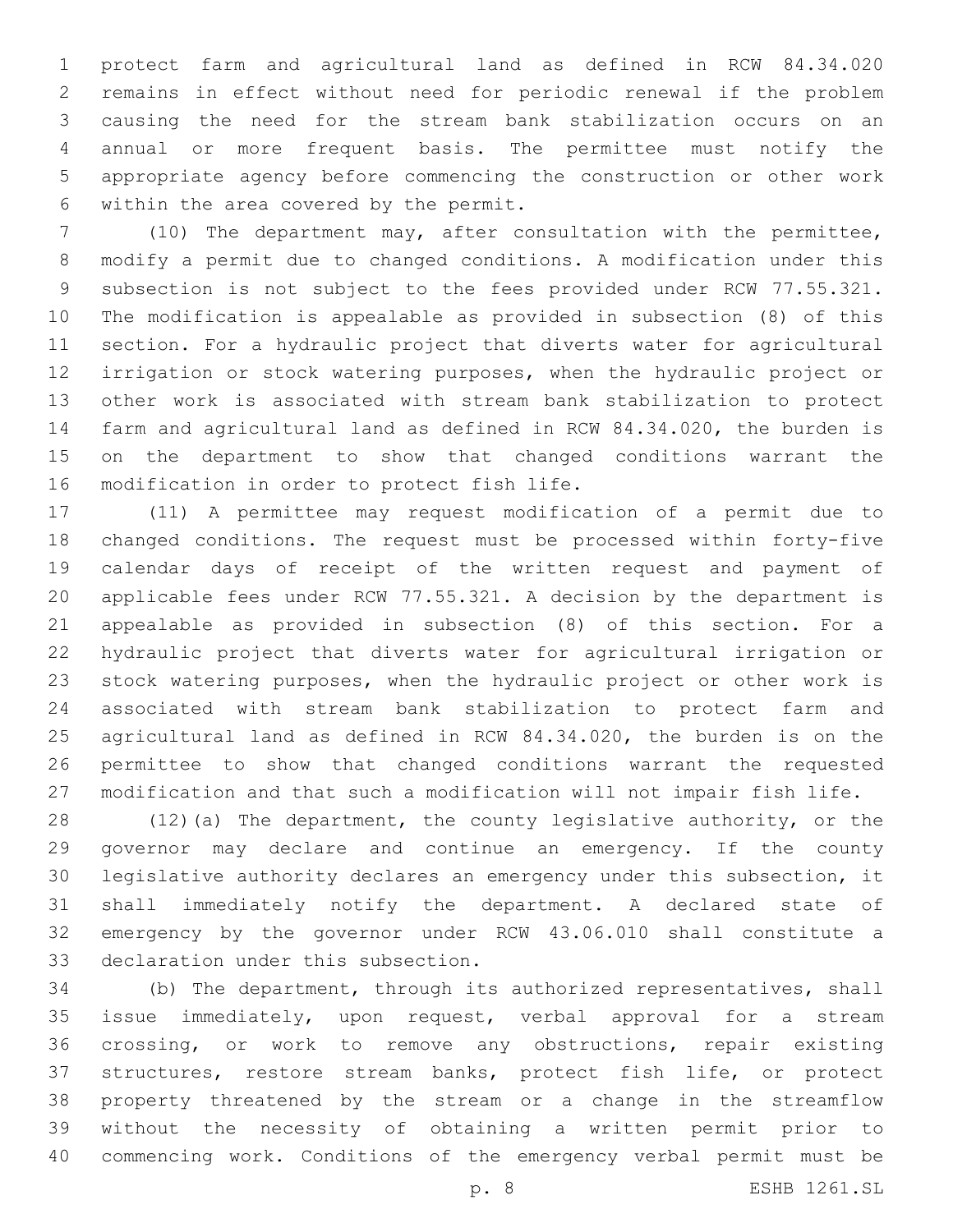reduced to writing within thirty days and complied with as provided 2 for in this chapter.

 (c) The department may not require the provisions of the state environmental policy act, chapter 43.21C RCW, to be met as a condition of issuing a permit under this subsection.

 (d) The department may not charge a person requesting an emergency permit any of the fees authorized by RCW 77.55.321 until after the emergency permit is issued and reduced to writing.

 (13) All state and local agencies with authority under this chapter to issue permits or other authorizations in connection with emergency water withdrawals and facilities authorized under RCW 43.83B.410 shall expedite the processing of such permits or authorizations in keeping with the emergency nature of such requests and shall provide a decision to the applicant within fifteen calendar 15 days of the date of application.

 (14) The department or the county legislative authority may determine an imminent danger exists. The county legislative authority 18 shall notify the department, in writing, if it determines that an imminent danger exists. In cases of imminent danger, the department shall issue an expedited written permit, upon request, for work to remove any obstructions, repair existing structures, restore banks, protect fish resources, or protect property. Expedited permit requests require a complete written application as provided in subsection (2) of this section and must be issued within fifteen calendar days of the receipt of a complete written application. Approval of an expedited permit is valid for up to sixty days from the date of issuance. The department may not require the provisions 28 of the state environmental policy act, chapter 43.21C RCW, to be met as a condition of issuing a permit under this subsection.

 (15)(a) For any property, except for property located on a marine shoreline, that has experienced at least two consecutive years of flooding or erosion that has damaged or has threatened to damage a 33 major structure, water supply system, septic system, or access to any road or highway, the county legislative authority may determine that a chronic danger exists. The county legislative authority shall notify the department, in writing, when it determines that a chronic danger exists. In cases of chronic danger, the department shall issue a permit, upon request, for work necessary to abate the chronic danger by removing any obstructions, repairing existing structures, restoring banks, restoring road or highway access, protecting fish

p. 9 ESHB 1261.SL